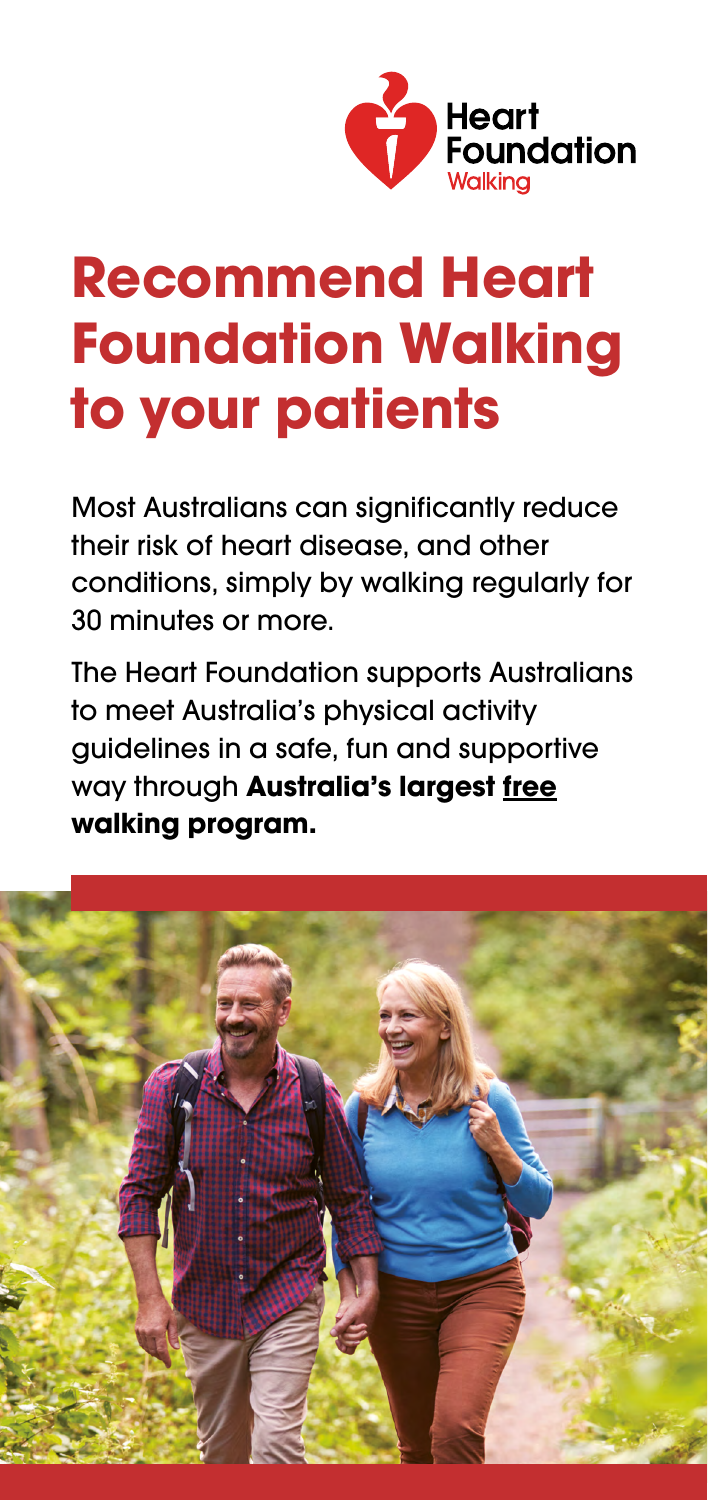

### **Why physical activity?**

The Heart Foundation recommends physical activity to anyone who is not currently meeting the physical activity guidelines.

There are many benefits linked to regular physical activity, it has been proven to:

- Lower a person's risk of developing heart disease and other chronic illnesses by up to 35%.
- **Control the risk factors for heart disease, like** high blood pressure, high cholesterol and being overweight.
- Improve sleep quality.
- Reduce the risk of dementia and Alzheimer's disease.
- Reduce the risk and ease the symptoms of depression and anxiety.
- Improve quality of life through increasing social connections.
- Build and maintain healthy bones, muscles and joints, reducing risk of injuries from falls.
- Improve independence and the ability to perform daily living tasks.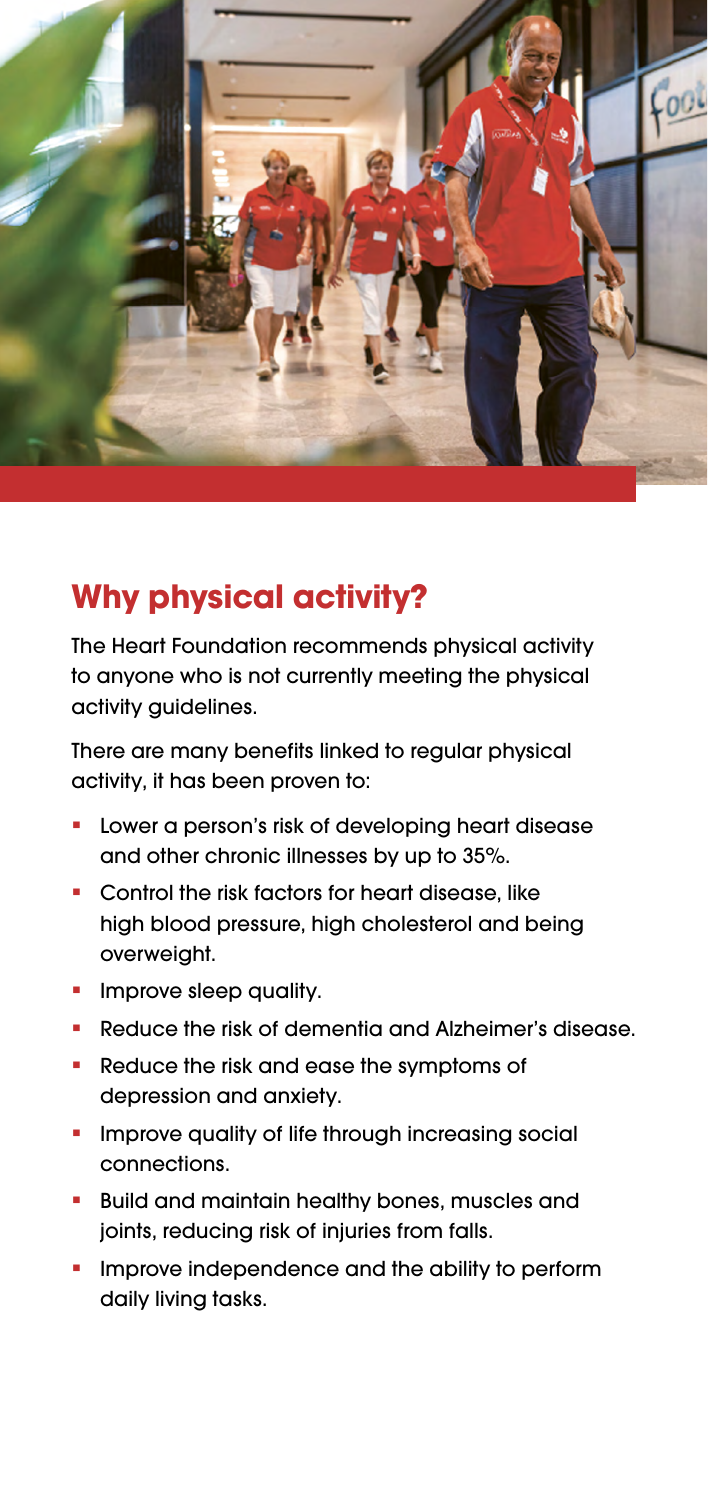## **How much physical activity?**

The Heart Foundation recommends that any physical activity is better than nothing. If people don't do any activity, they should start slowly and build up to the recommended amount of 30 minutes a day, on most days.

Support others by sharing these tips:

- Walk on most, if not all, days of the week.
- Aim to do 30 minutes of walking a day, at a moderate intensity.
- **If 30 minutes is too much, start with 10 minutes and** slowly increase time spent walking until you reach 30 minutes a day.
- **Spend less time sitting.**
- Do muscle strengthening activities on at least 2 days each week.
- **Remind people that it's never too late to start and get** the benefits.

## **Next steps**

- Encourage people to download a Personal Walking Plan, our free six-week program designed to get participants meeting the recommended physical activity levels. Plans come with text message support, strength and flexibility programming.
- **Encourage people to join their local Heart** Foundation Walking group. Participants get rewarded at walk milestones and benefit from the social connections within their community.

#### **Direct them to the right information**

- walking.heartfoundation.org.au
- The Heart Foundation, **13 11 12**